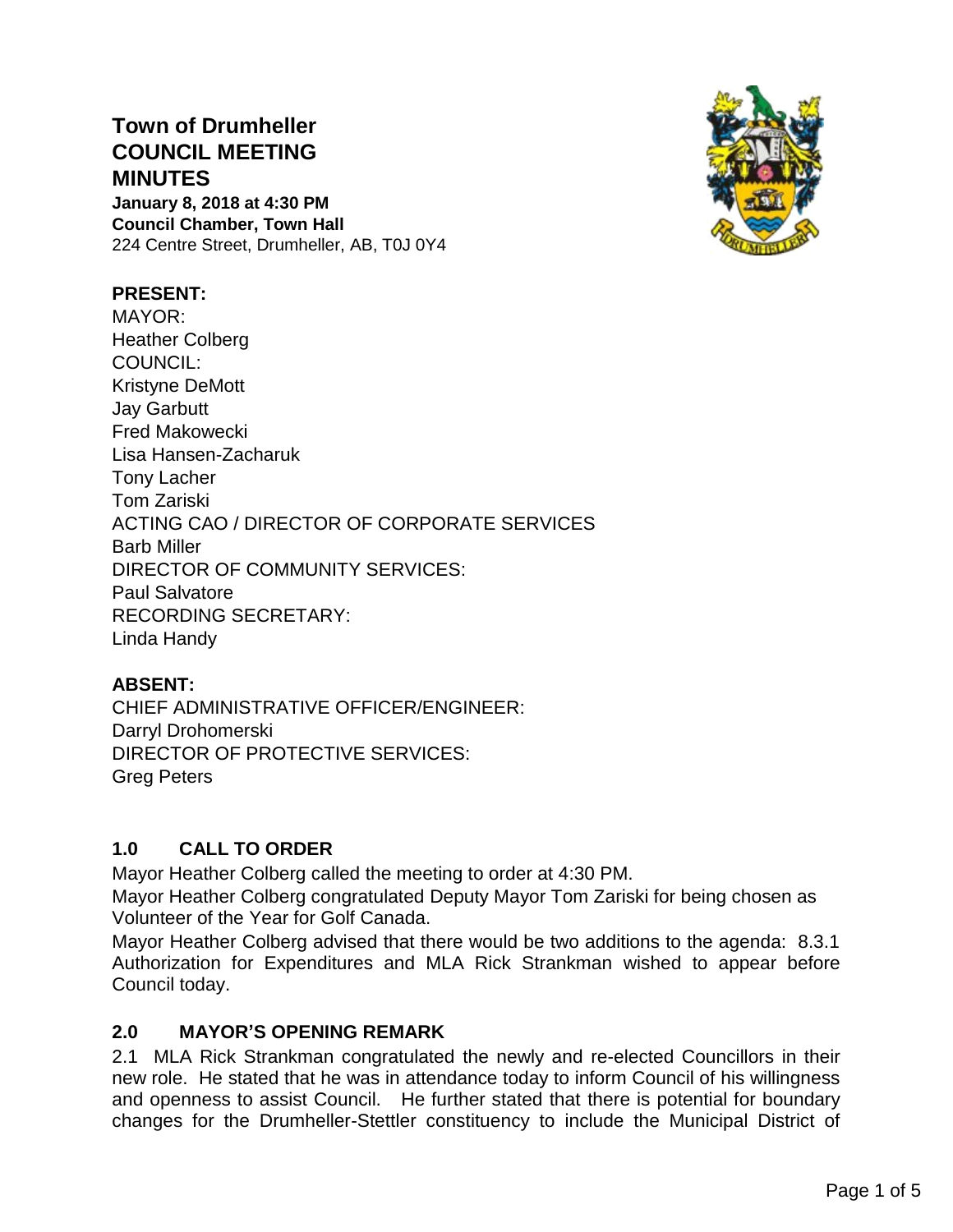Provost and this new larger area would be challenging. He stated that one recent highlight is the request from Infrastructure Minister Sandra Jansen for municipalities to submit their infrastructure capital priorities to her department. He stated that he has provided a list to Minister Jansen which includes the importance of flood mitigation for Drumheller and three other personal priorities – 1) Engineering study for Sheerness Blowdown Canal, 2) Improvements to the Dead Fish Reservoir (irrigation system) and 3) the ongoing development of Special Areas Water Supply Project. He further stated that after the 2013 flood risk, Drumheller was unfairly recognized because flood mitigation was done as a result of the 2005 flood which made the community "unnewsworthy" in 2013. He stated that opposition members have difficulty in meeting with Ministers however he attempts to speak with Ministers whenever opportunities arise. He stated that he would work with Council in moving forward.

Councillor J. Garbutt stated that the flood mitigation remains a top priority for Council and he requested MLA Strankman to lobby on behalf of Drumheller for potential buyouts for those residents in the West Rosedale, Lehigh and Nacmine areas.

# **3.0 PUBLIC HEARING**

# **4.0 ADOPTION OF AGENDA**

### **Addition to Agenda: 8.1.3 Authorization for 2018 Expenditures and MLA Rick Strankman's attendance under Item 2.0**

**MO2018.01** Garbutt, Hansen-Zacharuk moved to adopt the agenda as amended. Carried unanimously.

# **5.0 MINUTES**

# **5.1. ADOPTION OF REGULAR COUNCIL MEETING MINUTES**

5.1.1 Regular Council Meeting Minutes of December 11, 2017

**MO2018.02** Lacher, Hansen-Zacharuk moved to adopt the Regular Council Meeting Minutes of December 11, 2017 as presented. Carried unanimously.

# **5.2. MINUTES OF MEETING PRESENTED FOR INFORMATION**

- **5.3. BUSINESS ARISING FROM THE MINUTES**
- **6.0 DELEGATIONS**
- **7.0 COMMITTEE OF THE WHOLE RECOMMENDATIONS**
- **8.0 REQUEST FOR DECISION REPORTS**

#### **8.1 ACTING CAO**

8.1.1 RFD - 2018 Strategic Business Plan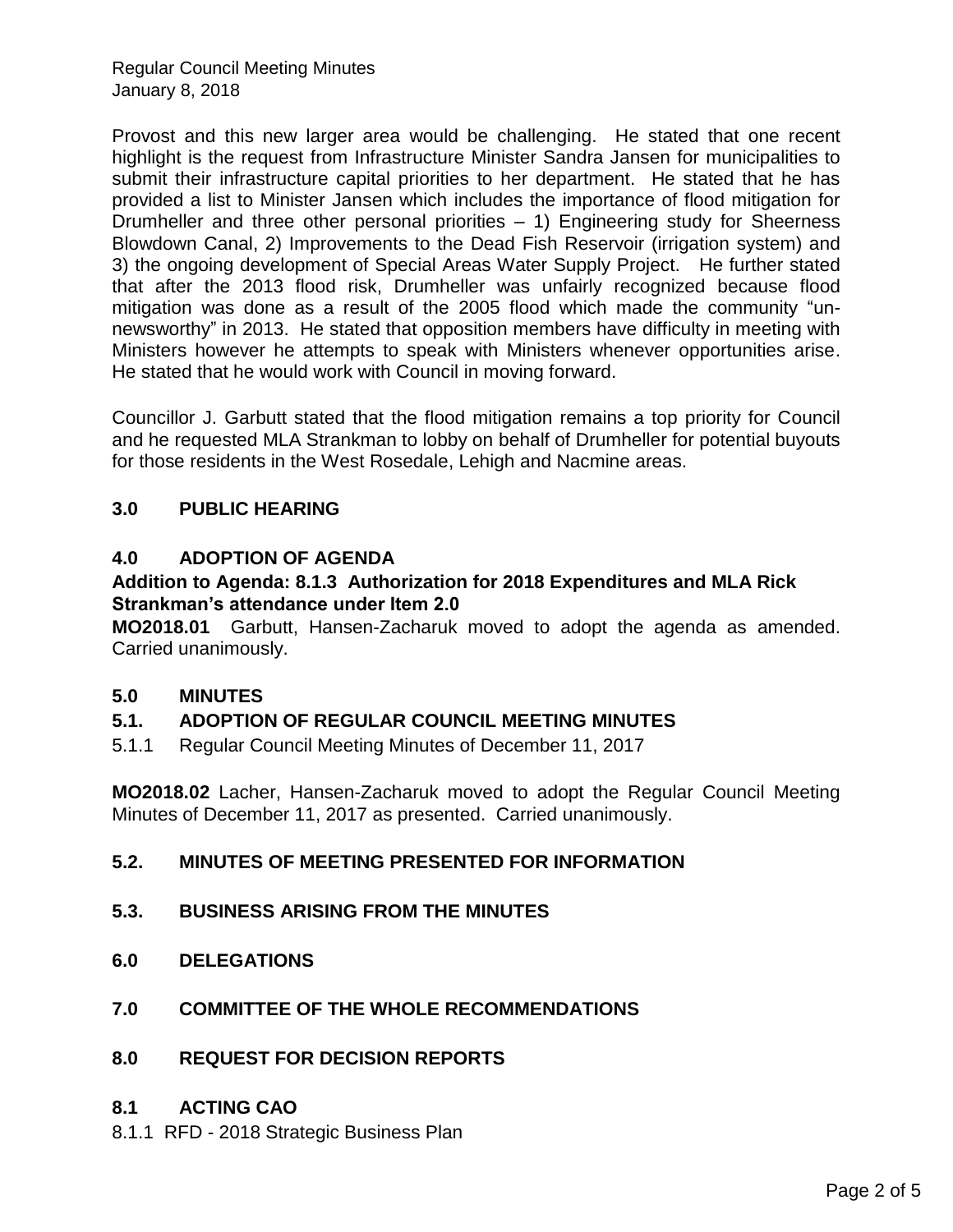B. Miller presented the Town's 2018 Strategic Business Plan for Council's review and adoption.

**MO2018.03** Garbutt, Zariski moved that Council approve the 2018 Strategic Business Plan.

Council requested the following amendments:

- Top Priority to be the Economic Task Force recommendations;
- Under Incentives for Staff \$ incentive program to save dollars;
- Economic Task Force to be Brooke Christianson (not Blair); and
- Cannabis Legislation to address a Consumption Policy.

**MO2018.03A** Garbutt, Zariski moved that Council approve the 2018 Strategic Business Plan as amended. Carried unanimously.

#### 8.1.2 RFD - Safety Policy C-01-18

B. Miller presented the Safety Policy for Council's review and adoption. She explained that the policy requires an annual review by Council so that Council is aware of the safety initiatives and endorse the same.

**MO2018.04** Garbutt, Hansen-Zacharuk moved that Council adopt the Safety Policy C-01-18 as presented. Carried unanimously.

#### 8.1.3 RFD - Authorization of Expenditures

B. Miller advised that pursuant to Subsection 248(2) of the Municipal Government Act, Council must approve a procedure for authorizing and verifying expenditures not included in the budget. She explained that since the 2018 operating budget has not yet been approved, a resolution from Council is required to authorize the CAO, or his delegate, to pay all current accounts, which are a proper charge of the Town, until the 2018 Operating and Capital Budgets are approved.

**MO2018.05** Zariski, Makowecki moved that Council in accordance with Section 248(2) of the Municipal Government Act authorize the Chief Administrative Officer or his delegate, to pay all current accounts, which are properly charged to the Town, until the 2018 Operating and Capital Budgets are approved by Council. Carried unanimously.

# **8.2. DIRECTOR OF INFRASTRUCTURE SERVICES**

# **8.3. DIRECTOR OF CORPORATE SERVICES**

# 8.3.1 2018 Service Fees Discussion

B. Miller presented the adopted 2017 service fees and reviewed selected fees that will see a proposed increase of 2% in 2018 which includes recreation and cemetery.

In response to Council's questions on the recreation fees, Council requested that Administration be more sensitive and more communicative on how the Community Assistance Policy is administered. P. Salvatore reviewed the criteria for the corporate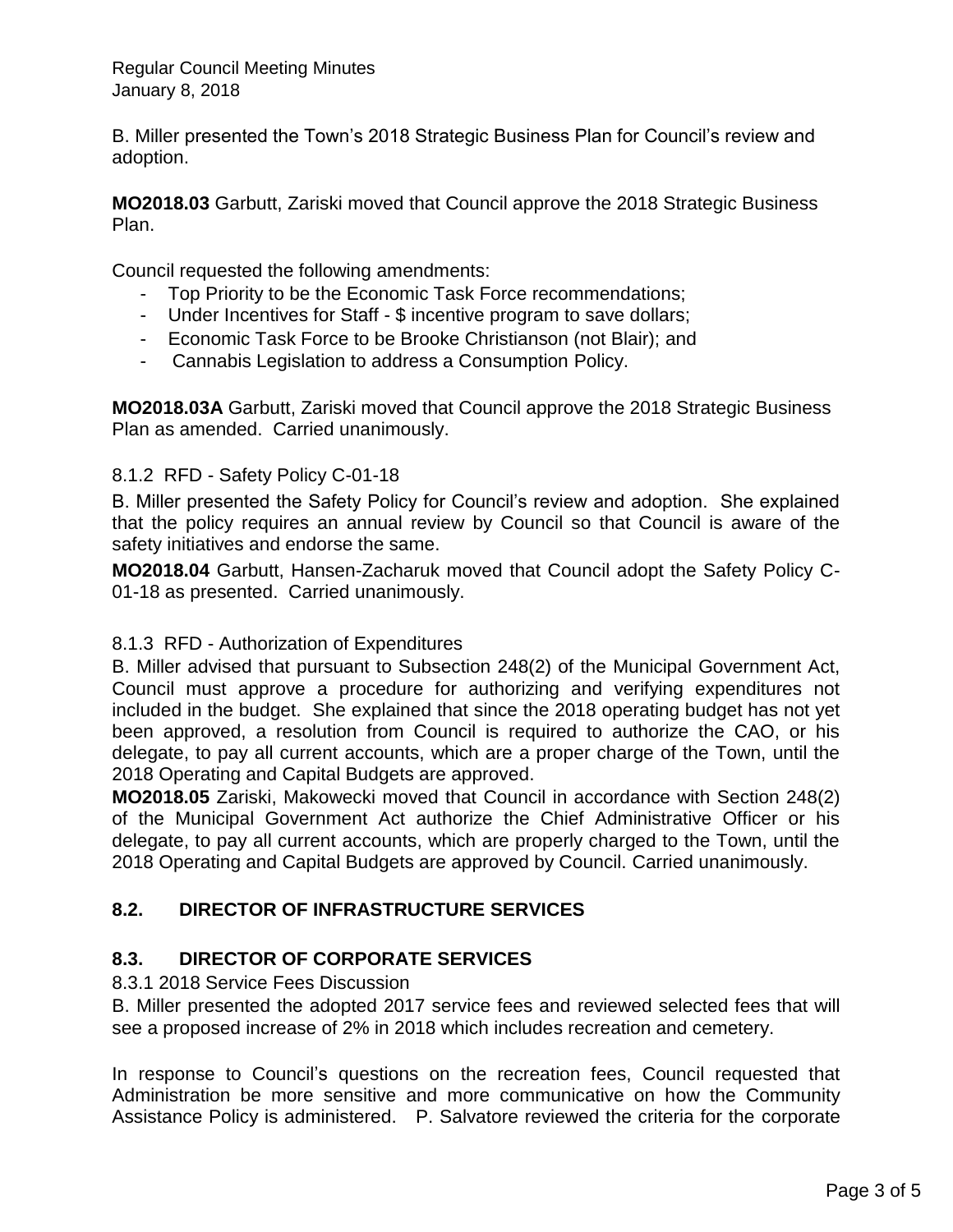membership program which states that a company must have a Drumheller business license and the employer must submit an up to date list of their employees. It was explained that the corporate discount (20%) would apply to both a single or family membership on the annual multi-pass.

In response to concerns relating to whether or not a business licenses is required, Mayor Colberg recommended Administration carry out a communication campaign on business licenses.

Mayor Colberg presented a proposal to offer students in Grades 7, 8 and 9 (possible inclusion of Grade 6) free memberships with the purpose of encouraging Drumheller's youth to stay active with an overall goal to improve their well-being. Councillor Garbutt asked Administration what the implications would be for the Town offering stand alone youth passes. P. Salvatore stated that this program may fit under the fee assistance program as there is no dollar cap assigned to this policy. He further noted that Kids Sport and Jump Start do provide assistance for youth in Drumheller. He further reviewed the "drop-in toonie" program at the BCF and free swim program available to all residents and visitors and it was recommended that more of these programs be implemented to stretch out the traffic. Council expressed their appreciation to the recreation staff for their innovated ways of trying to offer more programming for youth. Mayor Heather Colberg requested that Administration research the numbers for those using the Community Assistance Program, those receiving Jump Start assistance, how many youth (Grades 6, 7, 8, 9) attend the Drumheller schools and the costs of offering free membership to these youth.

Mayor Colberg asked how we can better communicate with the schools and requested that this be included in the Town's communication plan.

Councillor DeMott recommended that an orientation program be held for youth on how to use the facility equipment. She further suggested that a free guest pass be provided to new members.

In response to a question on the difference between a micro business and residential license fee, P. Salvatore explained that a micro business is one that does not yet have a GST number and would be a first time business. Councillor Makowecki recommended that Council consider offering a scaled fee for businesses with a few years in operation as well. P. Salvatore explained that currently Administration is streamlining the home occupation renewal process; currently an annual development permit is required. Other factors that would impact the annual renewal process are the type of business and whether any complaints are brought forward.

In response to a question from Council on the cost of \$25.00 to reproduce a copy, B. Miller explained that this fee is high because the information is readily available for self print and those options are provided to the inquirer.